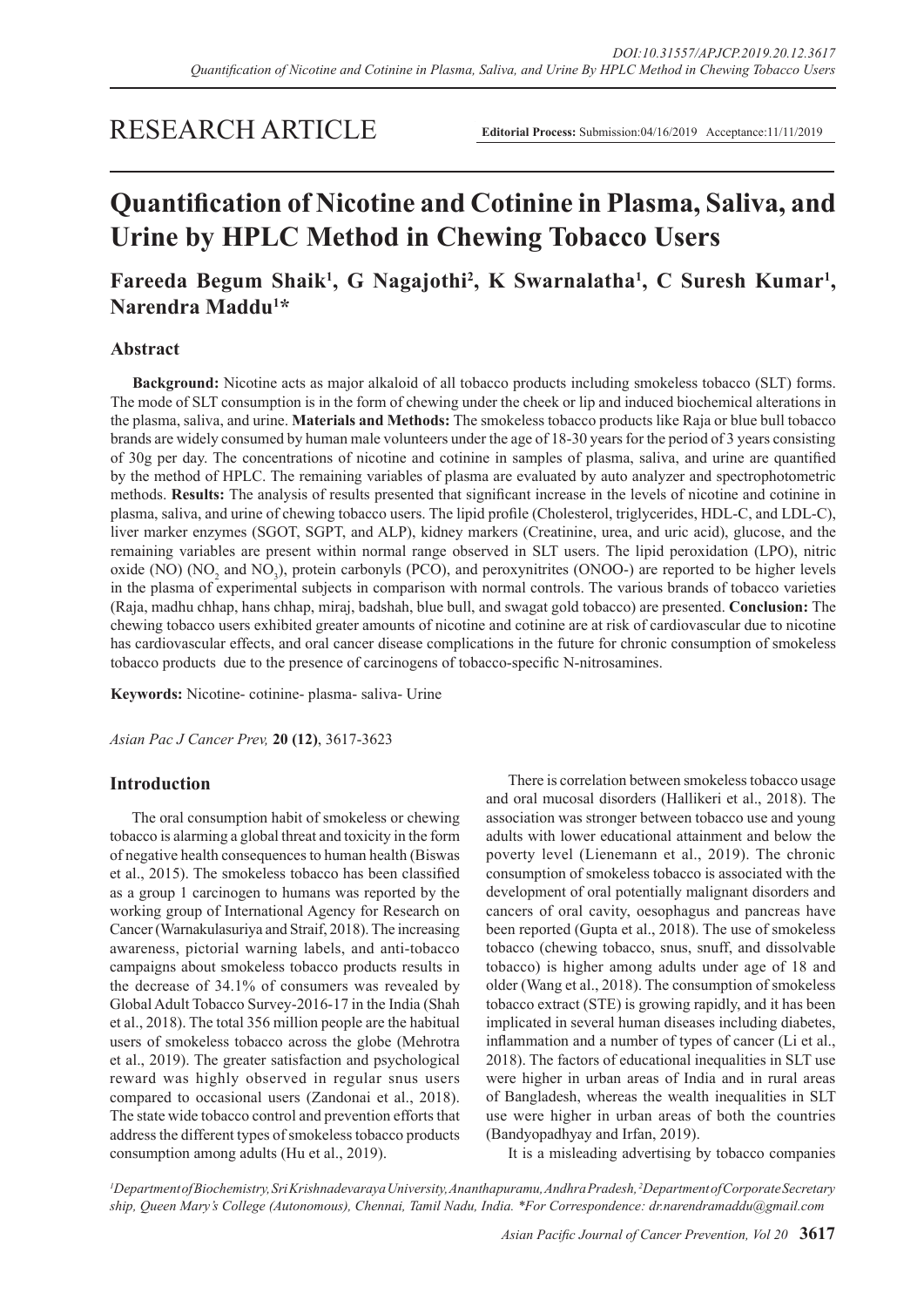#### *Fareeda Begum Shaik et al*

may be responsible for the increase in the SLT prevalence, which is as harmful as smoking (Suliankatchi et al., 2019). Use of smokeless tobacco leads to potentially preventable, global morbidity and mortality diseases. The World Health Organization needs to consider incorporating regulation of the smokeless tobacco into its Framework Convention for Tobacco Control (Siddiqui et al., 2015). The purpose of the present study is to explore the levels of nicotine and cotinine in plasma, saliva, and urine and biochemical alterations in plasma of chewing tobacco users.

# **Materials and Methods**

#### *Study subjects and Data collection*

Sixty human male volunteers were selected and each group consisted of thirty volunteers, aged between 18-30 years residing in Ananthapuramu town, Andhra Pradesh taking local diet. The baseline information for the category of SLT users was that individuals used SLT products (Blue bull, and raja brands of tobacco) habitually, at least > 4 times per day consists of 30 g during the last 3 years. Socio-demographic information was collected by an interviewer with the information on age, educational qualification, marital status, income, and occupational status. The inclusion criteria are the habitual use of only SLT packets by the users, and choose the unmarried and low economic status people. In the present study all volunteers were free from any chronic disease, with no smoking habit or alcohol drinking. All experiments were performed in accordance with the approved guidelines and regulations of the Ethical Committee (No.25/1/2019- AWD).

# *Group I- Controls Group II-Chewing tobacco users Collection of blood and Sample analysis*

Blood samples from overnight fasted subjects were used for the study. Blood samples, drawn from human male volunteers by vein puncture between 7 and 10 AM into heparinized test tubes, were used immediately for plasma analysis. Most of the plasma clinical parameters were estimated by auto analyzer kit methods. Plasma lipid peroxidation was analyzed by the method of Buege and Aust, (1978), iron by Ramsay (1958), total amino acids by Moore and Stein, (1948), glycolipids by Roughan and Batt (1968), total phospholipids by Connerty et al., (1961), peroxynitrites by Beckman et al., (1992), protein carbonyls by Levine et al., (1990), nitric oxide  $NO<sub>2</sub>$  and  $NO<sub>3</sub>$ ) by the method of Sastry et al., (2002).

#### *Saliva-urine collection and Analysis*

Five millilitres of unstimulated whole salivary samples were obtained by expectoration, in the absence of chewing movements, in dry plastic vials with the test subject sitting in a relaxed position. The collected saliva samples were centrifuged at 3,000 rpm for 10 min. The supernatants were stored at -70°C until further analysis. Two millilitres of urine samples in the morning were collected in a sterile flask covered with aluminium foil to keep out stray light and processed within 2 h of the collection. The collected samples were centrifuged at 3,000 rpm for 10 min for

further analysis.

#### *HPLC*

HPLC system (Shimadzu, Japan) is equipped with a binary gradient system with variable UV/VIS detector (SPD-20A) and Rheodyne injector with a 20 µL loop and LC-20AD pumps and integrator. Reversed phase chromatographic analysis was performed in isocratic condition using C18 reverse phase column (5  $\mu$ ) at 37°C.

#### *HPLC operating conditions*

Resolution of peaks was performed with the mobile phase consisting of a mixture of 0.272 g of  $KH_2PO_4$ , 0.184 g of sodium n-heptane sulfonate, 820 mL of water (HPLC-grade), and 180 mL of methanol (HPLC grade). The pH of the mobile phase was adjusted by drop wise addition of ortho phosphoric acid (pH=3.2). The flow rate used was 1.0 mL/min, and the wavelength was fixed at 256 nm for nicotine and 262 nm for cotinine as per the modified method (Massadeh et al., 2009). Nicotine and cotinine at the concentration of 20µM/mL were used as standards.

#### *Sample analysis for HPLC*

Plasma sample analysis was processed by the modified method (Massadeh et al., 2009). An aliquot of 0.1 mL plasma was placed into a glass test tube was alkalinized with 20 µl of 5.0M NaOH, and vortex mixed at 2800 rpm for 30s. An equal amount of dichloromethane-diethyl ether (1:1 v/v) was used for one-step single extraction, and then vortex mixed at 2800 rpm for 2 min. The organic layer, after being centrifuged at 3500 rpm for 3 min, was transferred to a new glass tube containing 4 µL of 0.25M HCl. The organic layer, centrifuged at 3,500 rpm for 3 min, was transferred to a new glass tube containing 4 µL of 0.25M HCl. The organic phase was then evaporated under a stream of nitrogen at 35ºC until dryness and reconstituted in 50 µL of mobile phase. An aliquot of 20µL was injected into HPLC for analysis.

#### *Statistical data analysis*

All the quantitative data are expressed as mean  $\pm$  SEM and Students t-test was used to determine the significance of the parameters between the groups. The Pearson correlation coefficient analyzed using Graph Pad Prism version 6.01 for Windows. A P value less than 0.05 was considered statistically significant.

### **Results**

### *HPLC chromatograms of nicotine and cotinine in plasma, saliva, and urine*

The photographs of various different chewing tobacco products like Raja, Hans chhap, SVS madras snuff, Swagat gold, Hindusthan khaini, Manglam gold, Zara snus, Badshaha, Miraj, Cool lip filter tabaq, Blue bull, and Madhu chhap chewing tobacco are presented. The pictorial health warning labels are in the form of Tobacco Kills or Tobacco causes Mouth Cancer (Figure 1).

Data (Figure 2a) indicated the range of retention time of standard nicotine is 5.1-6.5 min and appeared a chromatogram peak at 6.38 min. The range of retention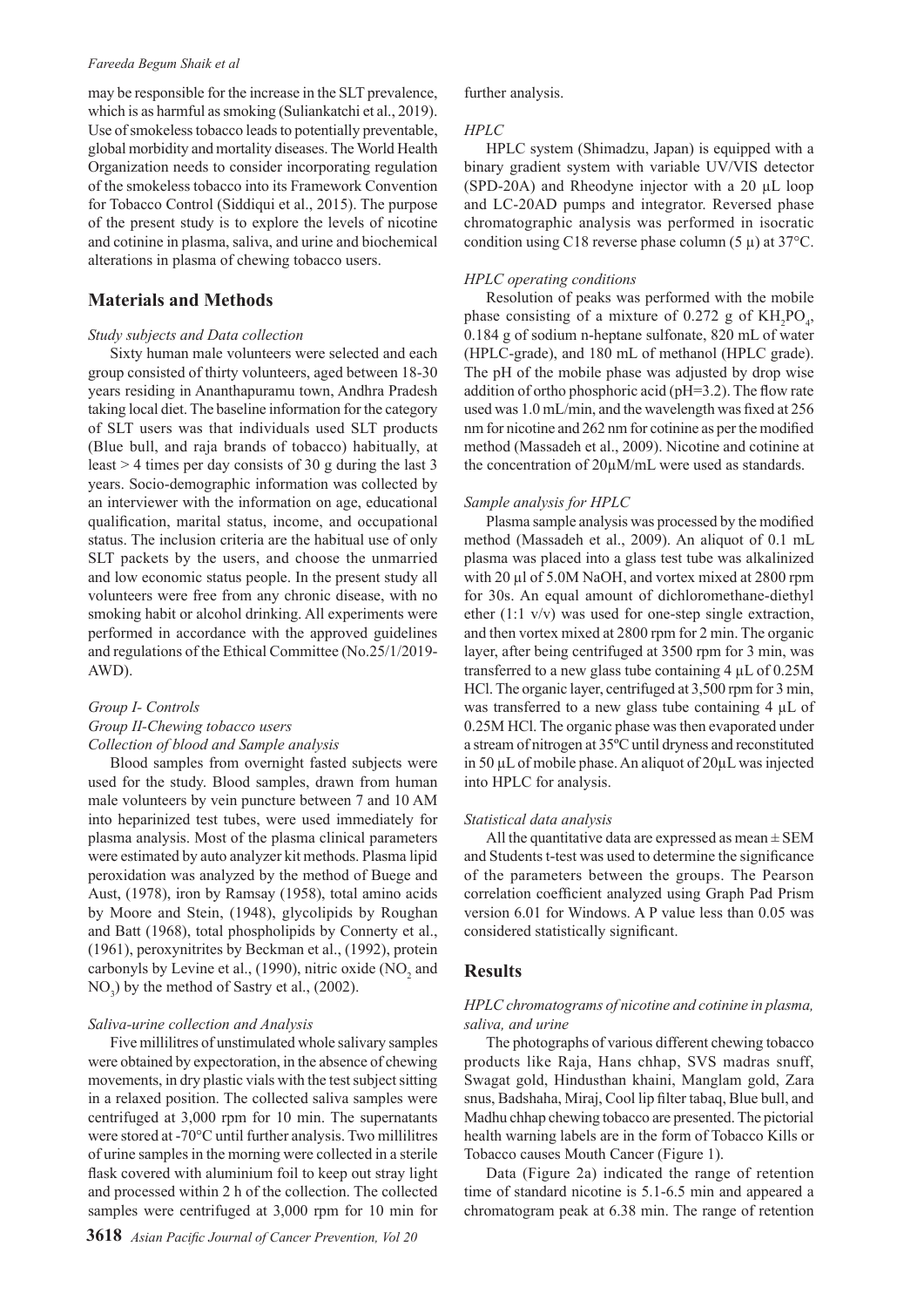*Quantification of Nicotine and Cotinine in Plasma, Saliva, and Urine By HPLC Method in Chewing Tobacco Users* 



Figure 1. Images of Raja, Hans Chhap, SVS Madras Snuff, and Swagat Gold Tobacco Brands



Figure 2a. HPLC Chromatograms of Nicotine, Cotinine Standards, and Healthy Controls

time of standard cotinine is 3.6-4.2 min and manifest that a chromatogram peak at 4.01 min. The normal control



Figure 2b. HPLC Chromatograms of Smokeless Tobacco Users

group had no nicotine intake and tobacco exposure. Minimal concentrations of nicotine and cotinine levels



Figure 3a. Lipid Profile in Plasma of Chewing Tobacco Users. Note: VLDL-C-Very low density lipoprotein cholesterol; LDL-C-Low density lipoprotein cholesterol; HDL-C-High density lipoprotein cholesterol.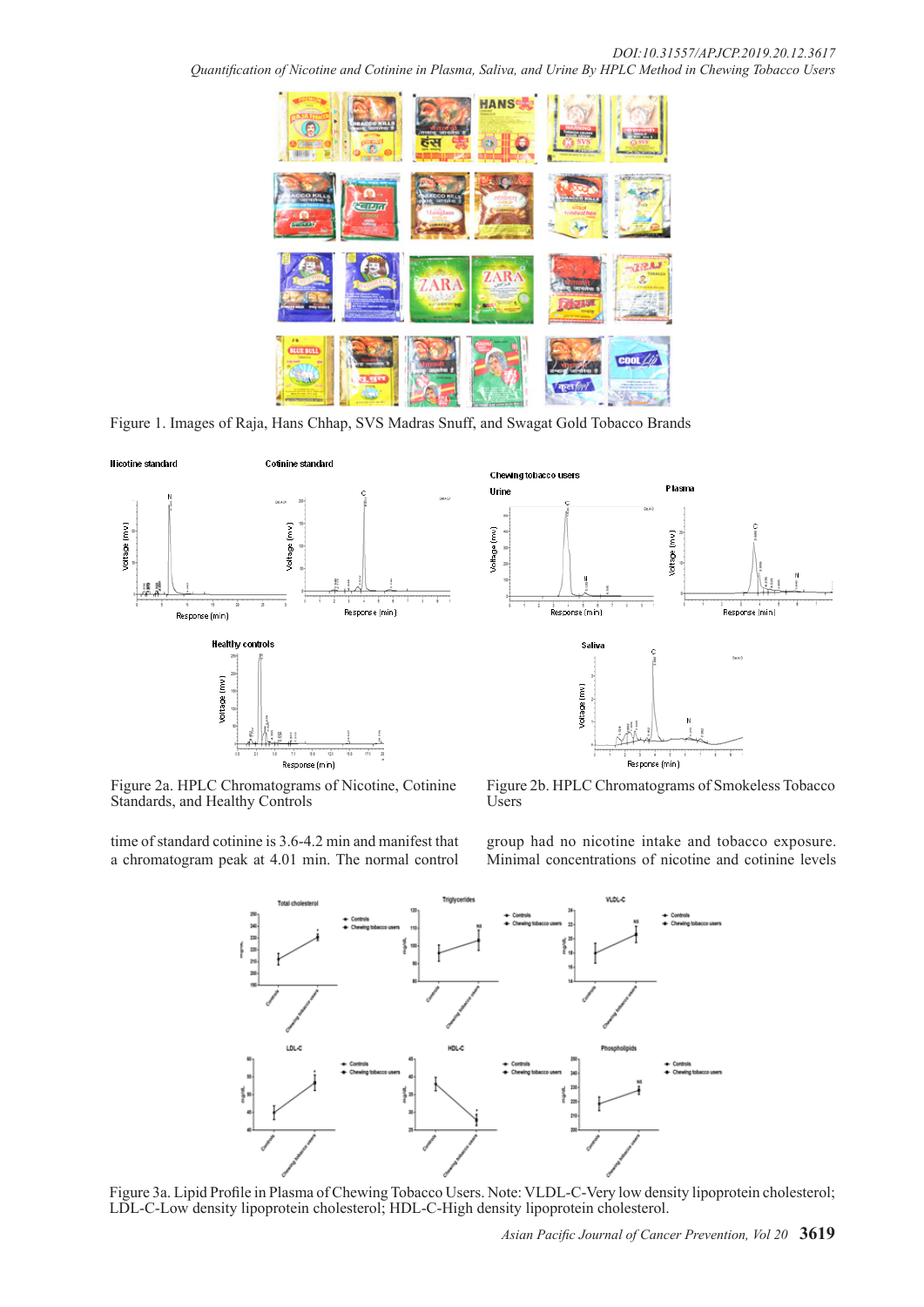

Figure 3b. Concentrations of Liver Marker Enzymes and Kidney Markers in Plasma. Note: SGOT-Serum glutamate oxaloacetate transminase; SGPT-Serum glutamate pyruvate transminase; ALP-Alkaline phosphatase.

are noticed in control group due to environmental tobacco exposure and some food constituents. There are no peaks declared in chromatograms of plasma, saliva, and urine in normal healthy controls at the retention of 4.01 and 6.38 min of nicotine and cotinine respectively. Chewing tobacco consumers reported that narrow nicotine chromatogram peak at retention time of 5.84 min and cotinine peak at 3.68 min in the plasma. In this group

Table 1. Plasma Biochemical Profile in Chewing Tobacco Users

| Parameter              | Controls          | Chewing<br>tobacco users | P value      |  |
|------------------------|-------------------|--------------------------|--------------|--|
| Glucose $(mg/dl)$      | $86.38\pm3.08$    | $92.08\pm3.64$ NS        | 0.24         |  |
| Albumins $(g/dl)$      | $3.97\pm0.15$     | $3.64\pm0.16$ NS         | 0.15         |  |
| Globulins $(mg/dl)$    | $2.78\pm0.15$     | $2.25 \pm 0.24$ NS       | 0.078        |  |
| Total proteins (mg/dl) | 6.40 $\pm$ 0.20   | $6.78\pm0.25$ NS         | 0.25         |  |
| $\text{Iron (mg/dl)}$  | $121.40 \pm 2.30$ | $109.45 \pm 4.06*$       | 0.01         |  |
| Hemoglobin $(g/dl)$    | $14.26 \pm 0.92$  | $9.96\pm0.45*$           | 0.0004       |  |
| Glycolipids (mg/dl)    | $269.42 \pm 7.13$ | $218.85\pm 6.01*$        | ${}_{0.005}$ |  |
| Amino acids (mg/dl)    | $5.03 \pm 0.32$   | $3.74\pm0.13*$           | 0.001        |  |

II, large amount of nicotine is metabolized into cotinine. In the saliva sample, nicotine disclosed a chromatogram peak at 6.23 min retention time and cotinine exhibited that chromatogram peak at 3.86 min in group II consumers. The chromatograms of nicotine and cotinine at 5.12 min and 3.84 min respectively in the urine of smokeless tobacco consumers (Figure 2b). Biochemical profile in plasma

The decreased levels of HDL-C, and increased concentrations of lipoproteins (VLDL-C, LDL-C), kidney markers (Creatinine, urea, and uric acid), liver marker enzymes (SGOT, SGPT, and ALP), cardiovascular

Table 2. Correlation of Nicotine and Cotinine in Plasma, Saliva, and Urine of SLT Users

|                    | Saliva<br>nicotine |      | Saliva<br>cotinine |      | Urine<br>nicotine |      | Urine<br>cotinine |      |
|--------------------|--------------------|------|--------------------|------|-------------------|------|-------------------|------|
|                    | r                  | P    | r                  | Р    | r                 | P    | r                 | P    |
| Plasma<br>nicotine | $-0.42$            | 0.16 |                    |      | 0.38              | 0.22 |                   |      |
| Plasma<br>cotinine |                    |      | $-0.041$           | 0.89 |                   |      | 0.046             | 0.88 |





Figure 3c. Levels of Nitroxidative Stress Markers in Chewing Tobacco Users. Note: NO-Nitric oxide; NO<sub>2</sub>-Nitrites;  $NO<sub>3</sub>$ -Nitrates.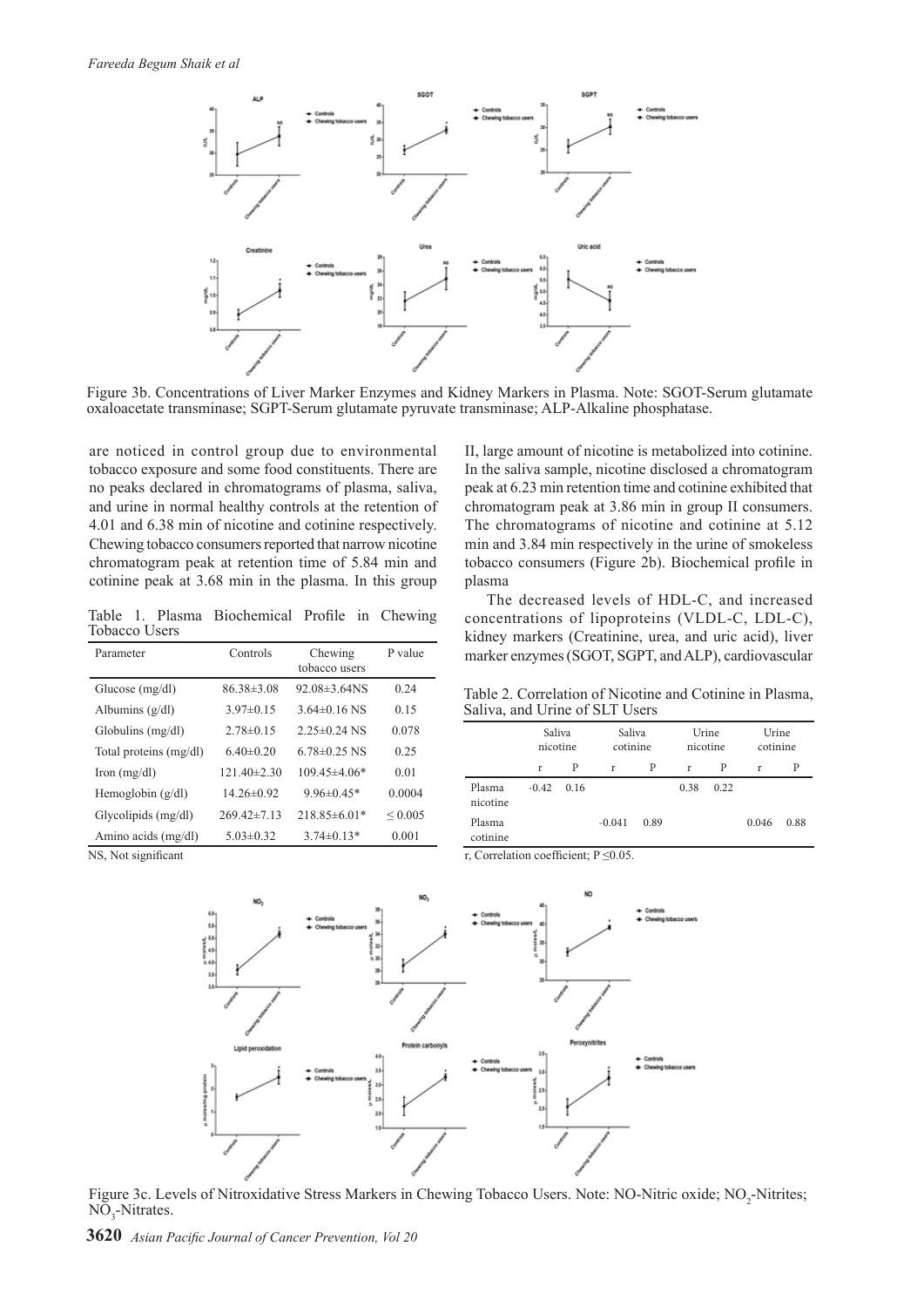

Figure 4. Concentrations of Nicotine and Cotinine in Plasma, Saliva, and Urine



Figure 5a. Quantile Comparison Plots of Cotinine and Nicotine in Urine

markers (Cholesterol and triglycerides), and phospholipids are perceived in the plasma of chewing tobacco users. The mean values of HDL-C and total cholesterol have been visible a statistically significant difference. The levels of reactive oxygen nitrogen species include nitric oxide  $(NO<sub>2</sub>$  and  $NO<sub>3</sub>)$ , protein carbonyls, peroxynitrites, and malondialdehyde are significantly higher in smokeless tobacco users compared to normal subjects (Figure 3a, 3b, and 3c).

### *Concentrations of nicotine and cotinine in plasma, saliva, and urine*

Smokeless tobacco users evinced that significantly increased levels of nicotine and cotinine concentrations in plasma, saliva, and urine compared to group I controls. The correlation plots of plasma nicotine and cotinine with salivary and urine nicotine and cotinine (Figure 4). The distribution of nicotine and cotinine concentrations in urine, plasma, and saliva are presented (Figure 5a, 5b, and 5c).



Figure 5b. Quantile comparison plots of cotinine and Nicotine in Plasma



Figure 5c. Quantile Comparison Plots of Cotinine and Nicotine in Saliva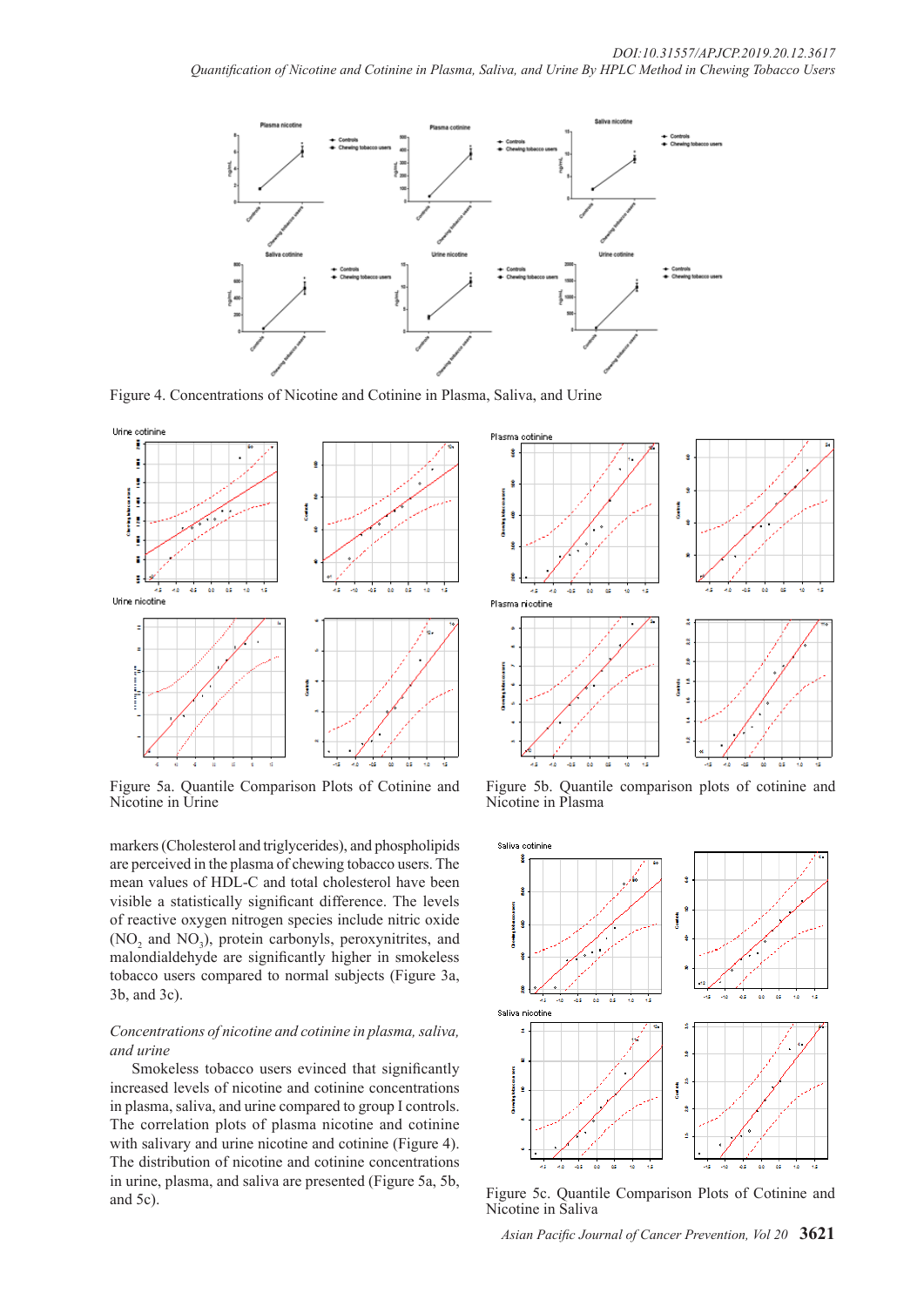# **Discussion**

Our study demonstrated that the significant increase in the levels of nicotine and its metabolite cotinine in plasma, saliva, and urine of chewing tobacco users. Previous reports stated that salivary concentrations of nicotine and cotinine observed in gutkha and khaini users (Begum et al., 2018). During the 2-year study, increase in the plasma nicotine and cotinine levels was detected in male and female Wistar Han rats exposed to similar concentrations as same as human exposure (Theophilus et al., 2015). Nicotine is able to cause an increased risk of cardiovascular, respiratory, gastrointestinal disorders, decreased immune response and disturbances on the reproductive health. It affects the cell proliferation, oxidative stress, apoptosis, and DNA mutation by various mechanisms which lead to cancer (Mishra et al., 2015). Nicotine is the major component in all tobacco products that has a major role in the development of dependence and addiction (Siqueira et al., 2017).

There is a direct association between salivary cotinine and the severity of periodontitis can be reported (Surya et al., 2012). The strong link exists between the serum cotinine concentration and tobacco smoke-induced emphysema in mice (Xu et al., 2014). The urinary levels of cotinine by HPLC-MS/MS in a population to assess their exposure to active and passive smoking (Paci et al., 2018). The cotinine acts as major metabolite and have great potential to become effective agents to prevent and alleviate neurological symptoms developed in subjects with Parkinsonism (Barreto et al., 2015). Nicotine and cotinine inhibit catalase and glutathione reductase activity, contributing to an accumulation of reactive oxygen species (ROS) by cigarette smoke exposure (Aspera-Werz et al., 2018). The smokeless tobacco users have increased risk of both heart disease and stroke in US compared to Swedish smokeless tobacco users (Rostron et al., 2018).

The experimental studies are helpful to develop the relationship between smokeless tobacco and disease pathology like immune, cardiovascular, and reproductive dysfunctions (Willis et al., 2012). The treatment of smokeless tobacco extract induced higher concentrations of reactive oxygen species and malondialdehyde in cultured human oral mucosa fibroblasts cells (Li et al., 2018). Peroxynitrite, though not a free radical by chemical nature, is a powerful oxidant that reacts with proteins, DNA, lipids, oxidative injury, committing cells to necrosis or apoptosis (Islam et al., 2015). The levels of peroxynitrites are increased in plasma of chewing tobacco users. Peroxynitrites are actively involved in the processes of protein carbonylation and lipid peroxidation and act as endogenous cytotoxin in pathological disease conditions (Radi, 2018). The reactive oxygen-nitrogen species (RONS) like nitric oxide, peroxynitrites, protein carbonyls, and malondialdehyde are significantly higher in the plasma.

The active ingredient of smokeless tobacco is nicotine has been energetically engaged to enhance the levels of malondialdehyde in plasma of experimental subjects. The lipid peroxidation products are highly reactive and display

marked biological effects, which, depending upon their concentration, cause selective alterations in cell signalling, protein and DNA damage, and cytotoxicity (Ramana et al., 2013). Our results manifested that smokeless tobacco users establish that the significant increase in the concentrations of nitric oxide (Nitrites and nitrates) of plasma. Nitric oxide could be able to dilate the blood vessels and improve the circulation at low concentrations and at high concentrations, it can cause circulatory shock and induce cell death (Achike and Kwan, 2003). NO has been convey to induce process of nitrosylation and nitrotyrosination in the protein modifications, organelle fragmentation, and inhibit mitochondrial respiratory complexes (Knott et al., 2009). Plasma profile including fasting glucose, kidney markers (creatinine and urea), liver marker enzymes (SGOT, SGPT, and ALP), lipid profile (cholesterol, triglycerides, LDL-C, and HDL-C) have distinguished in the normal range of plasma in chewing tobacco users compared to normal controls.

In conclusion, chewing tobacco users revealed a significant increase in levels of nicotine and cotinine in plasma, saliva, and urine. The significantly higher levels of nitric oxide, peroxynitrites, protein carbonyls, and malondialdehyde act as indicators of development of oxidative stress in response to nicotine and tobacco-specific N-nitrosamines. The chewing tobacco users communicated the normal range of plasma biochemical profiles compared to other smokeless tobacco products (Panmasala with tobacco, gutkha, and khaini).

# **Acknowledgements**

Miss Shaik Fareeda Begum was an ICMR fellow (HRD-61(60671)) during the year of 2013-2018 and financial assistance is greatly acknowledged. Currently we are not receiving any funding.

### *Conflict of Interest*

The authors state no conflicts of interest.

# **References**

- Achike FI, Kwan CY (2003). Nitric oxide, human diseases and the herbal products that affect the nitric oxide signalling pathway. *Clin Exp Pharmacol Physiol*, **30**, 605-15.
- Aspera-Werz RH, Ehnert S, Heid D, et al (2018). Nicotine and cotinine inhibit catalase and glutathione reductase activity contributing to the impaired osteogenesis of SCP-1 cells exposed to cigarette smoke. *Oxid Med Cell Longev*, **2018**, 3172480.
- Bandyopadhyay A, Irfan M (2019). Educational and wealth inequalities in smokeless tobacco use: An analysis of rural urban areas of Bangladesh and India. *Subst Abuse*, **13**, 1178221818825074.
- Barreto GE, Iarkov A, Moran VE (2015). Beneficial effects of nicotine, cotinine and its metabolites as potential agents for Parkinsons disease. *Front Aging Neurosci*, **6**, 340.
- Beckman JS, Ischiropoulos H, Zhu L, et al (1992). Kinetics of superoxide dismutase and iron–catalyzed nitration of phenolics by peroxynitrite. *Arch Biochem Biophys*, **298**, 438-45.
- Begum SF, Nagajothi G, Latha KS, et al (2018). Possible role of nicotine and cotinine on nitroxidative stress and antioxidant